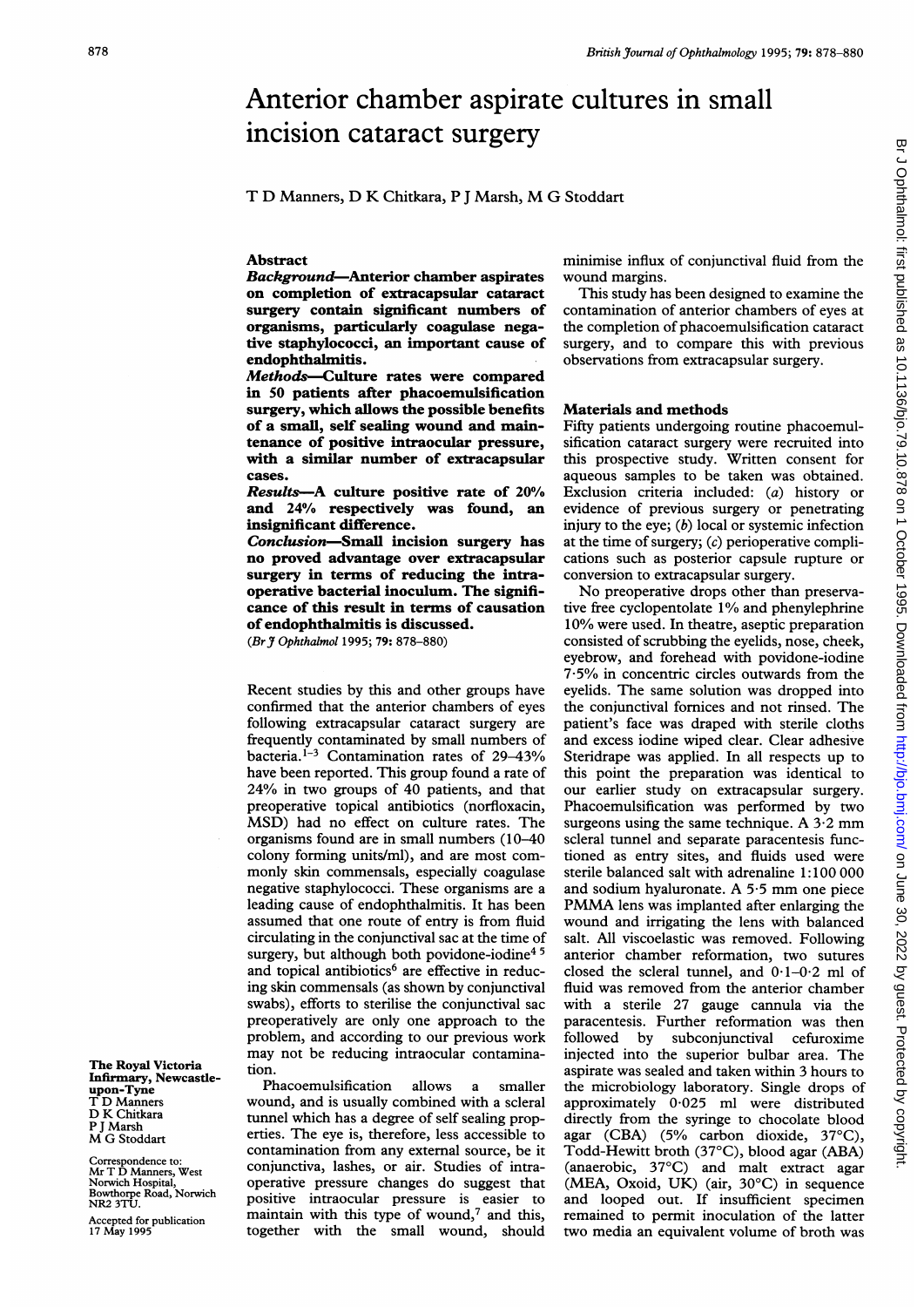Table 1 Details of positive cultures

| Patient<br>No | Organism                     | Medium | No of<br>colonies |
|---------------|------------------------------|--------|-------------------|
| 2             | Coag negative staphylococcus | CBA    | 6                 |
| 5             | Coag negative staphylococcus | CBA    |                   |
| 11            | Micrococcus                  | CBA    |                   |
| 20            | Coag negative staphylococcus | CBA    |                   |
| 22            | Coag negative staphylococcus | MEA    |                   |
| 29            | Diphtheroid                  | Broth  |                   |
| 33            | Diphtheroid                  | Broth  |                   |
| 37†           | Diphtheroid                  | ABA    |                   |
| $39+$         | Gram positive coccus         | ABA    |                   |
| 45*           | Gram negative diplococcus    | CBA    |                   |

\*Lost on subculture. tBroth inoculated medium. CBA=chocolate blood agar; MEA=malt extract agar;

ABA=blood agar.

drawn into the syringe, agitated and distributed. The broth was subcultured at 24 hours to CBA (5% carbon dioxide, 37°C). All cultures were incubated for 5 days and examined regularly for growth. Organisms were identified by standard microbiological methods.

#### **Results**

Fifty eyes were sampled and aspirate volume averaged 0.1 ml. Approximately 25% of specimens required use of broth to permit inoculation of the blood agar and MEA. Bacterial growth was found in 10 specimens, a contamination rate of 20%. Coagulase negative staphylococci were the commonest organisms (four out of 10), the remainder comprising micrococci, diphtheroids, and two not fully identified. No specimen gave growth with more than one medium. Details are given in Table 1.

#### **Discussion**

This study provides further evidence that the anterior chambers of patients undergoing cataract surgery are often contaminated at the end of the procedure by small numbers of organisms, and that these organisms are commonly skin commensals. It is recognised that contamination may occur during the process of obtaining and culturing samples. The figures obtained therefore represent upper limits which can only be refined by more extensive studies.

As in previous studies, none of our patients developed any complications that could be related to these organisms, which probably stems from their low virulence and/or clearance of the organism from the anterior chamber. The contamination rate of 20% compares (without statistical significance) with the rate of 24% found in our previous study of extracapsular surgery, and hence we can state that using our techniques, there is no proved advantage to be gained by using small incision surgery in terms of reducing bacterial contamination of the ocular contents during cataract surgery.

This is the first time, as far as we are aware, that a significant number of cases has been studied comparing the two techniques in this way. Additional comparability is gained by the fact that the same two surgeons who carried out the procedures in the study on extracapsular surgery performed the phacoemulsification surgery, thus reducing some of the many variables entering any study comparing surgical techniques. It is recognised, however, that limitations of sample size in this study mean that a clinically worthwhile reduction (say 50%) in contamination rates could have been missed.

Bacterial endophthalmitis remains a real problem despite reduced incidence over recent decades, and greater efforts towards prophylaxis and treatment. Severe damage to sight is the outcome in 40-60% of cases. The incidence of endophthalmitis after extracapsular surgery is approximately  $0.1\%$ ,<sup>8</sup> a better figure than was seen with intracapsular surgery  $(0.7\%)$ . This improvement is thought to be largely due to the maintenance of a physical barrier (the posterior capsule and zonules) between the anterior chamber and the privileged culture medium of the vitreous.<sup>9 10</sup> Various studies have postulated that small incision surgery with phacoemulsification might further reduce the incidence, for reasons outlined previously, and some surgeons have claimed very low incidence for their techniques, but no large scale studies have been published.

It has been shown by DNA analysis techniques that the organisms causing endophthalmitis are commonly the patients' own bacterial flora, $11$  and efforts have been made to reduce the preoperative conjunctival and lash flora. Povidone-iodine conjunctival rinse has been shown to be helpful both in reducing flora and in reducing endophthalmitis, $12$  although preoperative antibiotics appear to be of more limited value.<sup>13</sup>

The mechanism of introduction of these organisms into the eye is of most interest to us with regard to this sturdy. Access may be achieved via the irrigating solutions, instrumentation, the intraocular lens, or via surface fluid reflux. Deeply placed sutures may allow later tracking of organisms into the eye, and inadequate wound closure or vitreous wicks to the wound have been implicated in postoperative infections. <sup>14</sup> Contaminated irrigation solution has caused epidemic cases,<sup>15</sup> but should not be a factor routinely. The intraocular lens has received attention and, in particular, polypropylene haptics are an additional risk factor for bacterial adherence.16 Sherwood et al postulated that surface fluid reflux via wound margins, demonstrated by fluorescein tracks during irrigation, might wash in the conjunctival flora.2 This inflow may be <sup>a</sup> function of the large unsealed wound in extracapsular surgery and the episodes of low to negative intraocular pressure (causing anterior chamber collapse) often seen in this type of surgery. Small tightly fitting incisions have been correlated with better control of intraocular pressure, and fewer episodes of anterior chamber collapse.<sup>17</sup> On our observations after instillation of fluorescein during irrigation/aspiration in small incision surgery, there is no obvious inflow. The role of intraocular instrumentation has not received as much investigation, although the intraocular lens has been shown to become